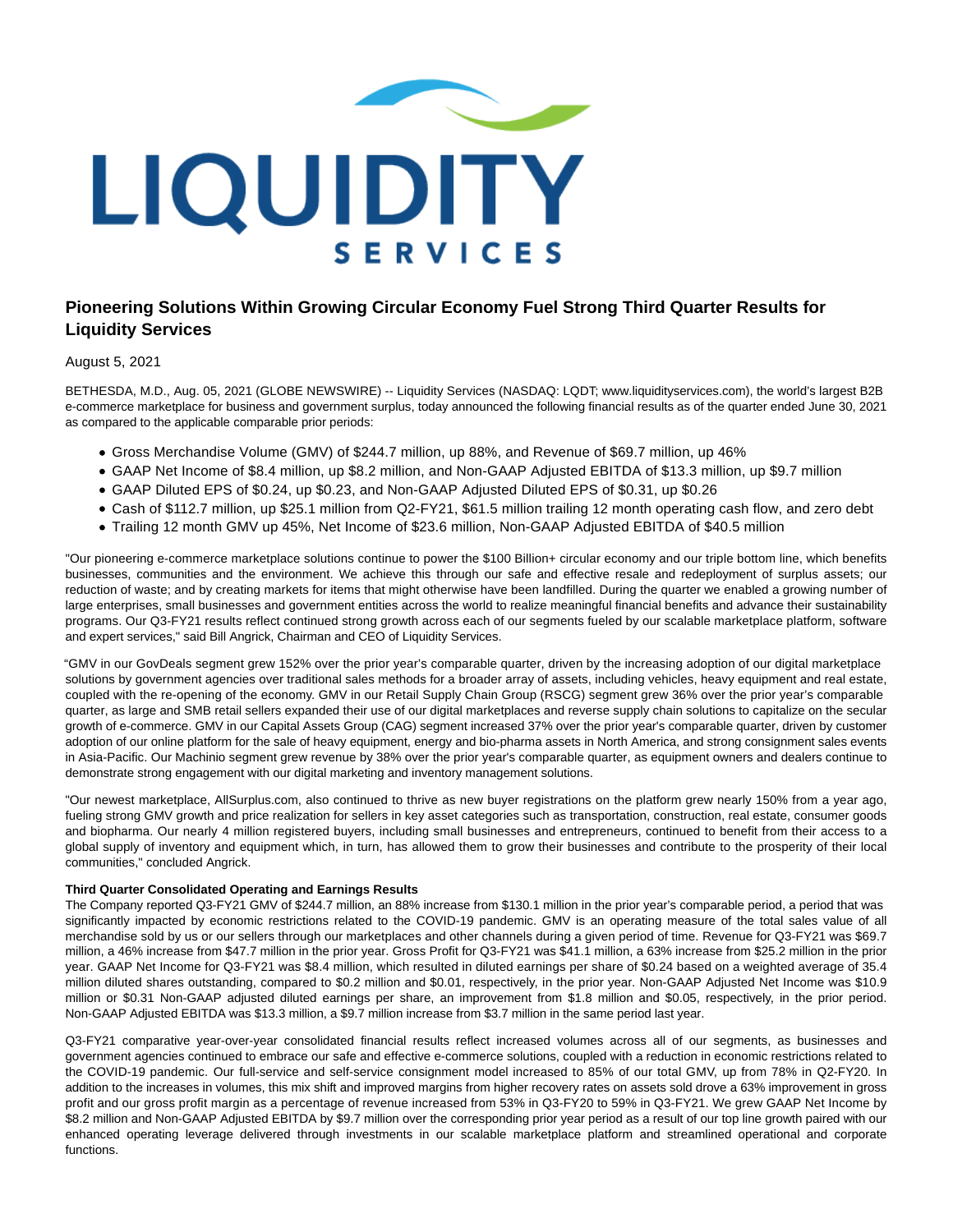#### **Third Quarter Segment Operating and Earnings Results**

We present operating results in four reportable segments: GovDeals, RSCG, CAG and Machinio. Each offers separately branded marketplaces to enable sellers to achieve channel marketing objectives to reach buyers. Across our segments, we offer our sellers various pricing and transaction models and a suite of services, and our revenues vary depending upon the pricing models employed and the level of service selected by sellers. Segment gross profit is calculated as total revenue less cost of goods sold (excludes depreciation and amortization).

### **Our Q3-FY21 segment results are as follows (unaudited, in millions):**

|                  | Three Months Ended June 30, |    | Nine Months Ended June 30, |    |       |      |       |  |
|------------------|-----------------------------|----|----------------------------|----|-------|------|-------|--|
|                  | 2021                        |    | 2020                       |    | 2021  | 2020 |       |  |
| GovDeals:        |                             |    |                            |    |       |      |       |  |
| <b>GMV</b>       | \$<br>146.1                 | \$ | 57.9                       | \$ | 364.6 | \$   | 214.3 |  |
| Revenue          | \$<br>14.7                  | \$ | 6.0                        | \$ | 36.4  | \$   | 21.9  |  |
| Gross profit     | \$<br>14.0                  | \$ | 5.6                        | \$ | 34.5  | \$   | 20.4  |  |
| <b>RSCG:</b>     |                             |    |                            |    |       |      |       |  |
| <b>GMV</b>       | \$<br>61.2                  | \$ | 45.0                       | \$ | 171.6 | \$   | 129.2 |  |
| Revenue          | \$<br>44.1                  | \$ | 33.6                       | \$ | 118.1 | \$   | 101.5 |  |
| Gross profit     | \$<br>17.8                  | \$ | 12.0                       | \$ | 48.3  | \$   | 34.7  |  |
| CAG:             |                             |    |                            |    |       |      |       |  |
| <b>GMV</b>       | \$<br>37.4                  | \$ | 27.2                       | \$ | 106.2 | \$   | 79.5  |  |
| Revenue          | \$<br>8.5                   | \$ | 6.4                        | \$ | 25.9  | \$   | 21.4  |  |
| Gross profit     | \$<br>7.1                   | \$ | 5.9                        | \$ | 20.4  | \$   | 16.6  |  |
| <b>Machinio:</b> |                             |    |                            |    |       |      |       |  |
| <b>GMV</b>       | \$                          | \$ |                            | \$ |       | \$   |       |  |
| Revenue          | \$<br>2.4                   | \$ | 1.8                        | \$ | 6.8   | \$   | 5.3   |  |
| Gross profit     | \$<br>2.3                   | \$ | 1.7                        | \$ | 6.4   | \$   | 5.1   |  |
| Consolidated:    |                             |    |                            |    |       |      |       |  |
| <b>GMV</b>       | \$<br>244.7                 | \$ | 130.1                      | \$ | 642.4 | \$   | 423.0 |  |
| Revenue          | \$<br>69.7                  | \$ | 47.7                       | \$ | 187.2 | \$   | 150.1 |  |
| Gross profit     | \$<br>41.1                  | \$ | 25.2                       | \$ | 109.7 | \$   | 76.8  |  |

#### **Additional Third Quarter 2021 Operational Results**

- Registered Buyers At the end of Q3-FY21, registered buyers totaled approximately 3,970,000, representing a 7% increase over the approximately 3,719,000 registered buyers at the end of Q3-FY20.
- Auction Participants Auction participants, defined as registered buyers who have bid in an auction during the period (a registered buyer who bids in more than one auction is counted as an auction participant in each auction in which he or she bids), increased to approximately 617,000 in Q3-FY21, a 47% increase from the approximately 420,000 auction participants in Q3-FY20.
- Completed Transactions Completed transactions increased to approximately 185,000 in Q3-FY21, a 38% increase from the approximately 134,000 completed transactions in Q3-FY20.

#### **Business Outlook**

We continue to see a strong pipeline, expanding customer relationships and other indicators of positive performance going forward and believe we are well-positioned to create value by focusing on platform services that deliver optimal liquidity in the reverse supply chain and further enable our growth through asset light, low-touch marketplace solutions. We believe that e-commerce acceptance has permanently advanced the general macro-trends towards greater online transacting as a result of the COVID-19 pandemic. Our online platform and cloud-based solutions should become even more relevant and necessary for the evolving global economy.

Our Q4-FY21 guidance range is above our results for the same period last year, even as we expect to be sequentially slightly below Q3-FY21 from the resumption of seasonal trends. Last year's Q4-FY20 results included processing of seller backlog that accumulated at the onset of the pandemic and more than offset what would typically have been a sequentially, seasonally lower fourth quarter. Our expected year-over-year growth reflects anticipated increases in transaction volumes from the continued, accelerated market adoption of the online economy that is creating strong demand for our services from both new and existing customers seeking to expand their use of our platform. In addition, we expect the positive macroeconomic factors that have favorably increased recovery rates in certain asset categories since Q4-FY20 to continue.

The following forward-looking statements reflect the following trends and assumptions for Q4-FY21:

- 1. continued spending for the implementation of tools enabling omni-channel behavioral marketing, expanded analytics, and buyer/seller payment optimization;
- 2. increased spending in business development activities to capture market opportunities;
- 3. stabilized macroeconomic factors that most directly influence the recovery rates of asset categories, such as transportation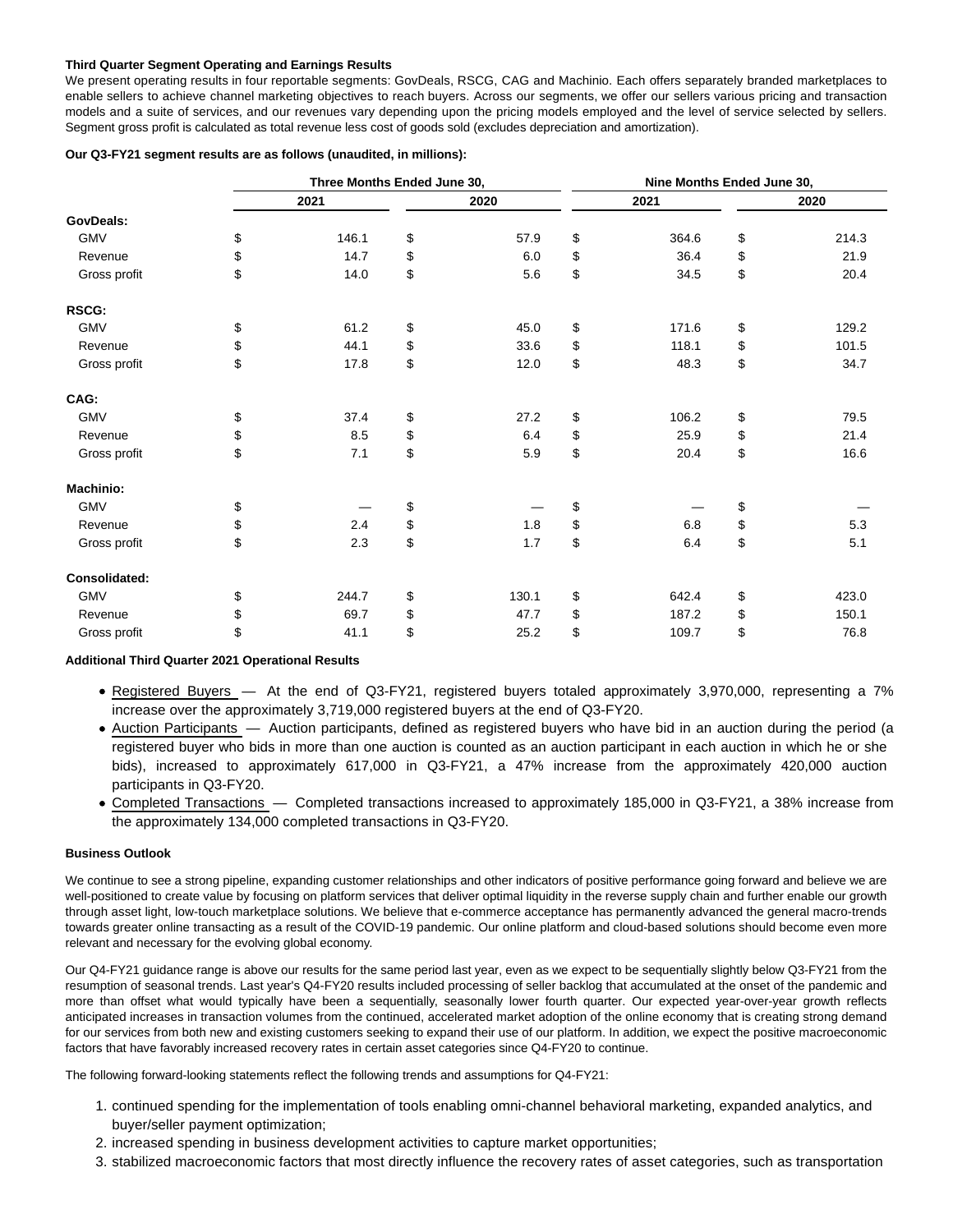assets;

- marketplace seasonality converging back to prior trends; sellers have historically made lower volumes of assets available 4. for sale in our fiscal Q4 as compared to fiscal Q3;
- 5. continued mix shift to consignment pricing model which will lower revenue as a percent of GMV but improve gross profit margins;
- 6. continued variability in project size and timing within our CAG segment, especially as COVID-19 continues to impact the global economy and the ability to conduct cross-border transactions;
- 7. continued growth and expansion resulting from the continuing acceleration of broader market adoption of the online economy, particularly in our GovDeals and RSCG seller accounts and programs;
- 8. continued growth in Machinio subscription activity;
- 9. no change in the nature of the valuation allowance on our deferred tax assets in the United States; and
- 10. our diluted weighted average number of shares outstanding will be approximately 35.6 million. We have \$15 million of available authorization under our share repurchase program.

For Q4-FY21 our guidance is as follows:

GMV - We expect GMV for Q4-FY21 to range from \$225 million to \$240 million.

GAAP Net Income - We expect GAAP Net Income for Q4-FY21 to range from \$5.5 million to \$8.5 million.

GAAP Diluted EPS - We expect GAAP Diluted Earnings Per Share for Q4-FY21 to range from \$0.15 to \$0.24.

Non-GAAP Adjusted EBITDA -We expect Non-GAAP Adjusted EBITDA for Q4-FY21 to range from \$10.0 million to \$12.0 million.

Non-GAAP Adjusted Diluted EPS - We expect Non-GAAP Adjusted Earnings Per Diluted Share for Q4-FY21 to range from \$0.20 to \$0.28.

## **Liquidity Services Reconciliation of GAAP to Non-GAAP Measures**

Non-GAAP EBITDA and Non-GAAP Adjusted EBITDA. Non-GAAP EBITDA is a supplemental non-GAAP financial measure and is equal to net income (loss) plus interest and other income, net; provision for income taxes; and depreciation and amortization. Our definition of Non-GAAP Adjusted EBITDA differs from Non-GAAP EBITDA because we further adjust Non-GAAP EBITDA for stock compensation expense, acquisition costs such as transaction expenses and changes in earn-out estimates, business realignment expenses, deferred revenue purchase accounting adjustments, and goodwill, long-lived and other asset impairment. A reconciliation of Net Income (Loss) to Non-GAAP EBITDA and Non-GAAP Adjusted EBITDA is as follows:

|                                                                              | Three Months Ended June 30. |        |    | Nine Months Ended June 30, |             |        |   |         |
|------------------------------------------------------------------------------|-----------------------------|--------|----|----------------------------|-------------|--------|---|---------|
|                                                                              | 2021                        |        |    | 2020                       |             | 2021   |   | 2020    |
|                                                                              |                             |        |    |                            | (Unaudited) |        |   |         |
| Net income (loss)                                                            | \$                          | 8,419  | \$ | 213                        | \$          | 18,193 | S | (9,221) |
| Interest and other income, net <sup>1</sup>                                  |                             | (157)  |    | (156)                      |             | (191)  |   | (489)   |
| Provision for income taxes                                                   |                             | 429    |    | 209                        |             | 1,133  |   | 710     |
| Depreciation and amortization                                                |                             | 1,705  |    | 1,567                      |             | 5,246  |   | 4,716   |
| Non-GAAP EBITDA                                                              |                             | 10,396 | S  | 1,833                      |             | 24,381 |   | (4,284) |
| Stock compensation expense                                                   |                             | 1.803  |    | 1,516                      |             | 5,793  |   | 3,785   |
| Acquisition costs and impairment of long-lived and other assets <sup>2</sup> |                             | 1,136  |    |                            |             | 1,338  |   | 5       |
| Business realignment expenses <sup>2,3</sup>                                 |                             |        |    | 328                        |             | 5      |   | 328     |
| Fair value adjustments to acquisition earn-outs <sup>2</sup>                 |                             |        |    |                            |             |        |   | 200     |
| Deferred revenue purchase accounting adjustment                              |                             |        |    |                            |             |        |   |         |
| Non-GAAP Adjusted EBITDA                                                     |                             | 13,335 |    | 3,677                      |             | 31.517 |   | 37      |

 $<sup>1</sup>$  Interest and other income, net, per the Consolidated Statements of Operations, excluding the non-service components of net periodic pension</sup> (benefit).

 $2$  Acquisition costs and impairment of long-lived and other assets, and fair value adjustments to acquisition earn-outs are included in Other operating expenses on the Consolidated Statements of Operations. For the three and nine months ended June 30, 2021, this amount included a \$1.1 million impairment expense from the settlement of a note receivable associated with a previous divestiture.

 $3$  Business realignment expense includes the amounts accounted for as exit costs under ASC 420 as described in Note 11 to the Consolidated Financial Statements, and the related impacts of business realignment actions subject to other accounting guidance. There were no related impacts for the three and nine months ended June 30, 2021 and 2020.

Non-GAAP Adjusted Net Income (Loss) and Non-GAAP Adjusted Basic and Diluted Earnings (Loss) Per Share. Non-GAAP Adjusted Net Income (Loss) is a supplemental non-GAAP financial measure and is equal to Net Income (Loss) plus stock compensation expense, acquisition costs such as transaction expenses and changes in earn-out estimates, business realignment expenses, deferred revenue purchase accounting adjustments, goodwill, long-lived and other asset impairment, and the estimated impact of income taxes on these non-GAAP adjustments as well as non-recurring tax adjustments. Non-GAAP Adjusted Basic and Diluted Income (Loss) Per Share are determined using Adjusted Net Income (Loss). For Q3-FY21 the tax rate used to estimate the impact of income taxes on the non-GAAP adjustments was 14.4% compared to 12.8% used for the Q3-FY20 results. These tax rates exclude the impact of the charge to our U.S. valuation allowance. A reconciliation of Net Income (Loss) to Non-GAAP Adjusted Net Income (Loss) and Non-GAAP Adjusted Basic and Diluted Income (Loss) Per Share is as follows: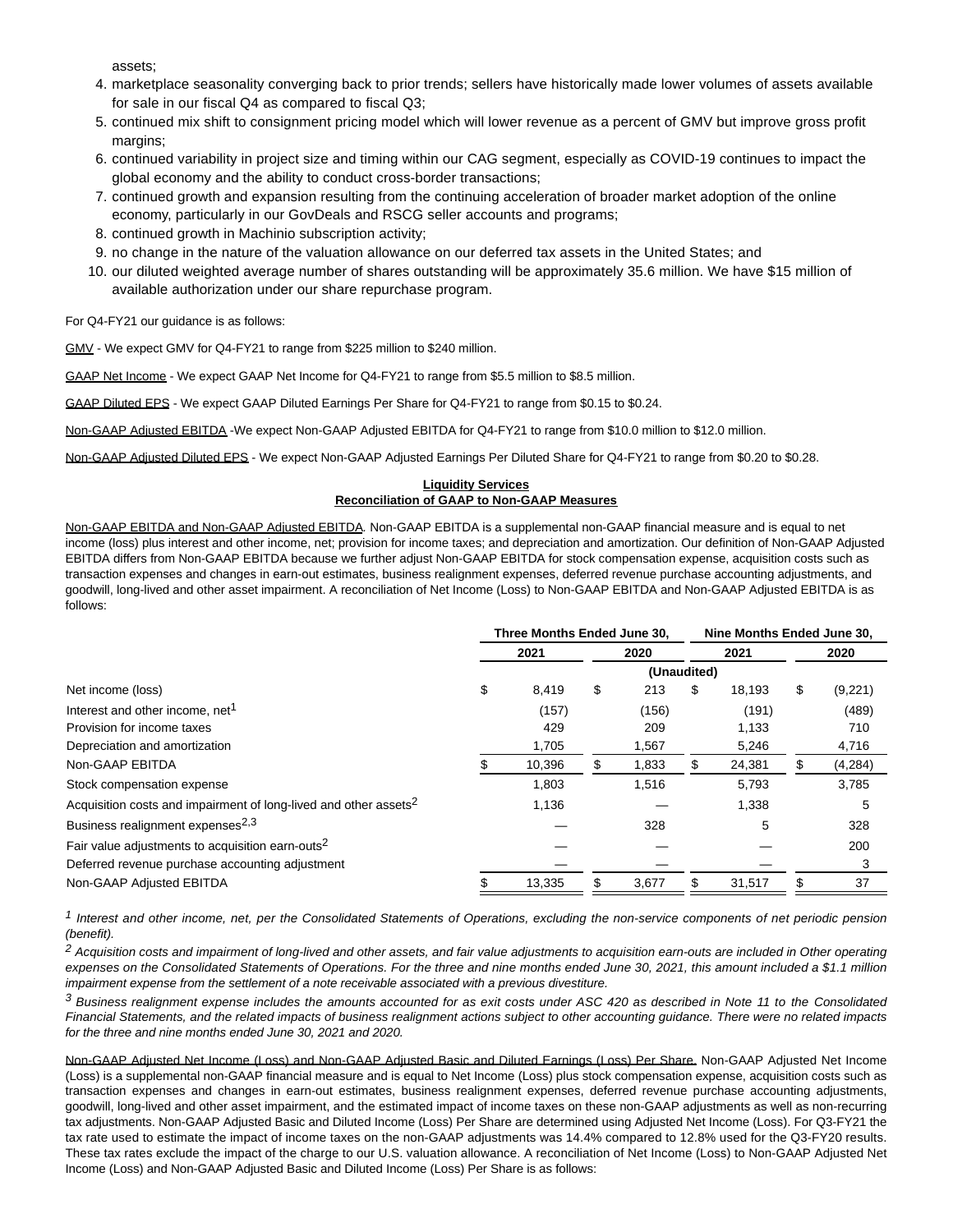|                                                                  | Three Months Ended June 30. |            |             |            |   | Nine Months Ended June 30. |    |            |
|------------------------------------------------------------------|-----------------------------|------------|-------------|------------|---|----------------------------|----|------------|
|                                                                  |                             | 2021       |             | 2020       |   | 2021                       |    | 2020       |
| (Dollars in thousands, except per share data)                    |                             |            | (Unaudited) |            |   |                            |    |            |
| Net income (loss)                                                | \$                          | 8,419      | \$          | 213        | S | 18,193                     | \$ | (9,221)    |
| Stock compensation expense                                       |                             | 1,803      |             | 1,516      |   | 5,793                      |    | 3,785      |
| Acquisition costs and impairment of long-lived and other assets* |                             | 1,136      |             |            |   | 1,338                      |    | 5          |
| Business realignment expenses*                                   |                             |            |             | 328        |   | 5                          |    | 328        |
| Fair value adjustment to acquisition earn-outs*                  |                             |            |             |            |   |                            |    | 200        |
| Deferred revenue purchase accounting adjustment                  |                             |            |             |            |   |                            |    |            |
| Income tax impact of adjustments                                 |                             | (423)      |             | (236)      |   | (1,028)                    |    | (553)      |
| Non-GAAP Adjusted net income (loss)                              |                             | 10,935     |             | .821       |   | 24,301                     |    | (5, 453)   |
| Non-GAAP Adjusted basic income (loss) per share                  |                             | 0.33       | \$          | 0.05       | S | 0.73                       | S  | (0.16)     |
| Non-GAAP Adjusted diluted income (loss) per share                |                             | 0.31       | \$          | 0.05       |   | 0.69                       | S  | (0.16)     |
| Basic weighted average shares outstanding                        |                             | 33,371,906 |             | 33,695,936 |   | 33,345,580                 |    | 33,621,740 |
| Diluted weighted average shares outstanding                      |                             | 35,437,761 |             | 33,815,332 |   | 35,006,898                 |    | 33,621,740 |

\*Acquisition costs and impairment of long-lived and other assets, business realignment expenses, and fair value adjustments to acquisition earn-outs, which are excluded from Non-GAAP Adjusted Net Income (Loss), are included in Other operating expenses on the Statements of Operations.

#### **Q3-FY21 Conference Call**

The Company will host a conference call to discuss this quarter's results at 10:30 a.m. Eastern Time today. Investors and other interested parties may access the teleconference by dialing (888) 771-4371 or (847) 585-4405 and providing conference ID 50184238. A live web cast of the conference call will be provided on the Company's investor relations website at http://investors.liquidityservices.com. An archive of the web cast will be available on the Company's website until August 5, 2022 at 11:59 p.m. Eastern Time. The replay will be available starting at 1:30 p.m. ET on the day of the call.

#### **Non-GAAP Measures**

To supplement our consolidated financial statements presented in accordance with generally accepted accounting principles (GAAP), we use certain non-GAAP measures of certain components of financial performance. These non-GAAP measures include earnings before interest, taxes, depreciation and amortization (EBITDA), Adjusted EBITDA, Adjusted Net Income (Loss) and Adjusted Earnings (Loss) per Share. These non-GAAP measures are provided to enhance investors' overall understanding of our current financial performance and prospects for the future. We use EBITDA and Adjusted EBITDA: (a) as measurements of operating performance because they assist us in comparing our operating performance on a consistent basis as they do not reflect the impact of items not directly resulting from our core operations; (b) for planning purposes, including the preparation of our internal annual operating budget; (c) to allocate resources to enhance the financial performance of our business; (d) to evaluate the effectiveness of our operational strategies; and (e) to evaluate our capacity to fund capital expenditures and expand our business. Adjusted Earnings (Loss) per Share is the result of our Adjusted Net Income (Loss) and diluted shares outstanding.

We believe these non-GAAP measures provide useful information to both management and investors by excluding certain expenses that may not be indicative of our core operating measures. In addition, because we have historically reported certain non-GAAP measures to investors, we believe the inclusion of non-GAAP measures provides consistency in our financial reporting. These measures should be considered in addition to financial information prepared in accordance with GAAP, but should not be considered a substitute for, or superior to, GAAP results. A reconciliation of all historical non-GAAP measures included in this press release, to the most directly comparable GAAP measures, may be found in the financial tables included in this press release.

### **Supplemental Operating Data**

To supplement our consolidated financial statements presented in accordance with GAAP, we use certain supplemental operating data as a measure of certain components of operating performance. We review GMV because it provides a measure of the volume of goods being sold in our marketplaces and thus the activity of those marketplaces. GMV and our other supplemental operating data, including registered buyers, auction participants and completed transactions, also provide a means to evaluate the effectiveness of investments that we have made and continue to make in the areas of seller and buyer support, value-added services, product development, sales and marketing and operations. Therefore, we believe this supplemental operating data provides useful information to both management and investors. In addition, because we have historically reported certain supplemental operating data to investors, we believe the inclusion of this supplemental operating data provides consistency in our financial reporting. This data should be considered in addition to financial information prepared in accordance with GAAP, but should not be considered a substitute for, or superior to, GAAP results.

#### **Forward-Looking Statements**

This document contains forward-looking statements made pursuant to the Private Securities Litigation Reform Act of 1995. These statements are only predictions. The outcome of the events described in these forward-looking statements is subject to known and unknown risks, uncertainties and other factors that may cause our actual results, levels of activity, performance or achievements to differ materially from any future results, levels of activity, performance or achievements expressed or implied by these forward-looking statements. These statements include, but are not limited to, statements regarding the Company's business outlook; expected future results; expected future effective tax rates; and trends and assumptions about future periods. You can identify forward-looking statements by terminology such as "may," "will," "should," "could," "would," "expects," "intends," "plans," "anticipates," "believes," "estimates," "predicts," "potential," "continues" or the negative of these terms or other comparable terminology. Our business is subject to a number of risks and uncertainties, and our past performance is no guarantee of our performance in future periods. Although we believe that the expectations reflected in the forward-looking statements are reasonable, we cannot guarantee future results, levels of activity, performance or achievements.

There are several risks and uncertainties that could cause our actual results to differ materially from the forward-looking statements in this document. Important factors that could cause our actual results to differ materially from those expressed as forward-looking statements are set forth in our filings with the SEC from time to time, and include, among others, potential changes in political, business and economic conditions; the duration of the COVID-19 pandemic and the effects of COVID-19 on our business and operations and on the general economy, including effects on our sellers and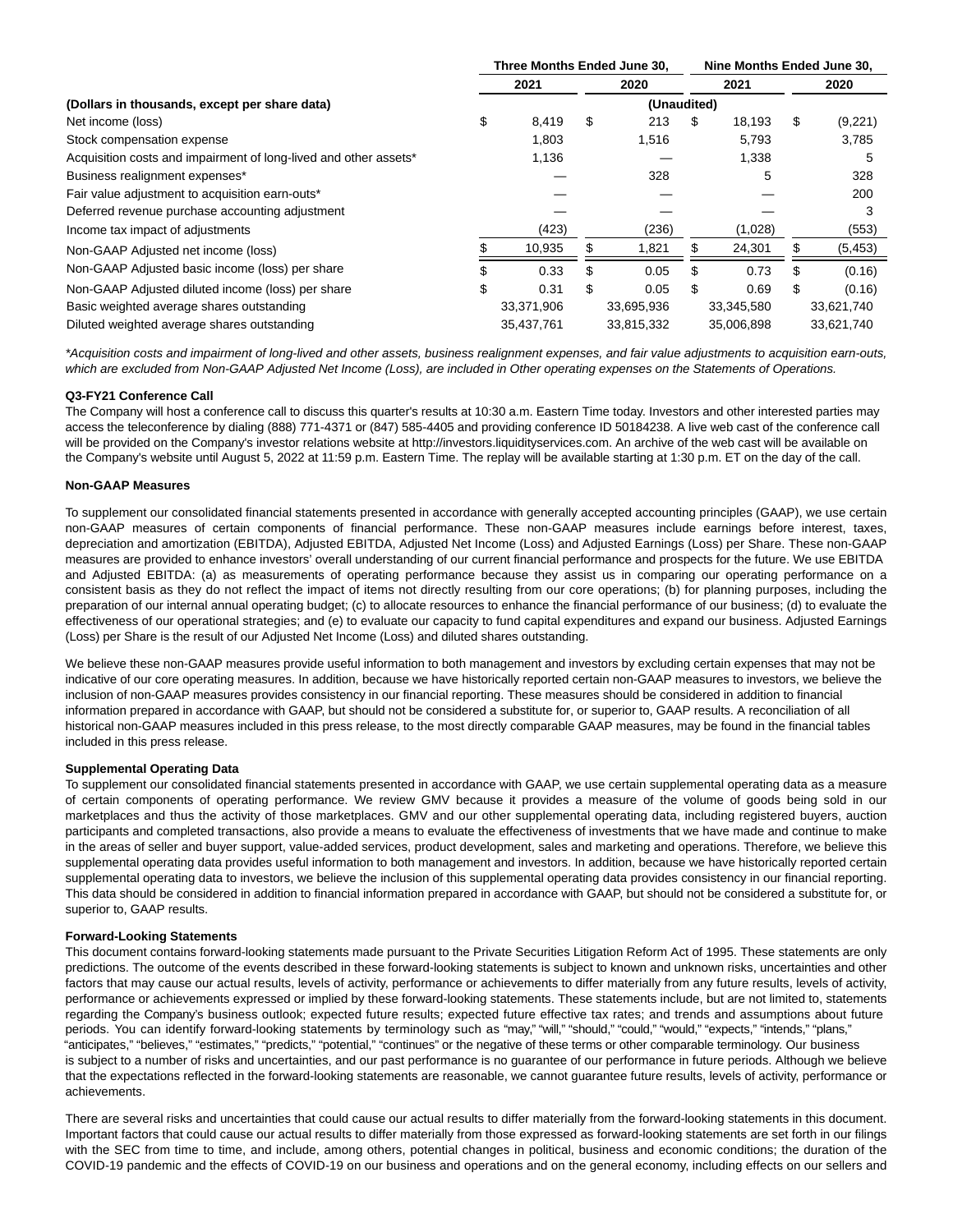customers, any regional or general economic downturn or crisis and any conditions that affect e-commerce growth or cross-border trade; the Company's ability to realize expected growth opportunities in heavy equipment and real estate asset categories; increases in the supply of new vehicles and silicon chips that might disrupt favorable recovery trends; the Company's need to manage attracting buyers to a broad range of asset categories with varying degrees of maturity and in many different geographies; the ability to successfully intermediate payments on our marketplace platform; the Company's need to successfully react to the increasing importance of mobile commerce and the increasing environmental and social impact aspects of e-commerce in an increasingly competitive environment for our business, including not only risks of disintermediation of our e-commerce services by our competitors but also by our buyers and sellers; the impact of the COVID-19 pandemic on our Company, our employees, our sellers and buyers, and global supply chains; disruptions of cross-border transactions due to COVID-19 pandemic restrictions on travel and shipping, including the impact of such disruptions on the Company's ability to generate profits, grow GMV or accurately forecast transactions; the Company's ability to timely upgrade and develop our technology systems, infrastructure and marketing and customer service capabilities at reasonable cost while maintaining site stability and performance and adding new products and features; the Company's ability to attract, retain and develop the skilled employees that we need to support our business; the Company's ability to integrate, manage and grow businesses that have been acquired or may be acquired in the future; and the risks and uncertainties set forth in the Company's Annual Report on Form 10-K for the year ended September 30, 2020, which is available on the SEC and Company websites. There may be other factors of which we are currently unaware or which we deem immaterial that may cause our actual results to differ materially from the forward-looking statements.

All forward-looking statements attributable to us or persons acting on our behalf apply only as of the date of this document and are expressly qualified in their entirety by the cautionary statements included in this document. Except as may be required by law, we undertake no obligation to publicly update or revise any forward-looking statement to reflect events or circumstances occurring after the date of this document or to reflect the occurrence of unanticipated events.

#### **About Liquidity Services**

Liquidity Services (NASDAQ:LQDT) operates the world's largest B2B e-commerce marketplace platform for surplus assets with over \$8.5 billion of completed transactions, more than 3.8 million registered buyers and 15,000 corporate and government sellers. Our e-commerce marketplace solutions continue to power the circular economy which benefits businesses, society, and the environment through the safe and effective resale and redeployment of surplus assets; reducing waste, carbon emissions and transportation costs; and by creating markets for items that would otherwise be landfilled. Through our vital mission of Building a Better Future For Surplus we've played an integral role in many of our clients' zero-waste initiatives and worked with corporations, federal and municipal government agencies to pioneer some of the largest green initiatives to date, deferring billions of pounds of surplus assets from landfills.

#### **Contact:** Investor Relations 800-310-4604

[investorrelations@liquidityservicesinc.com](https://www.globenewswire.com/Tracker?data=YLCzCxClxIDg1Zb_7Yr0r-R9Z4Q-QyJAO5RyauoLqV5Ybs7TNNMYxjM5WFaN1Ed_JfzrKbaI6DSUU4aedm3rgN4TaTPoqJSVyEuSdLLUd_2xwzIZQ2GwLi9sZ7TTjCcpbXFF764V6aTgXv97qX81qBJjQ3DYPaSfredKzP1hcIw=)

#### **Liquidity Services and Subsidiaries Unaudited Consolidated Balance Sheets (Dollars in Thousands, Except Par Value)**

|                                                                                  | June 30, 2021 |             | September 30, 2020 |
|----------------------------------------------------------------------------------|---------------|-------------|--------------------|
|                                                                                  |               | (Unaudited) |                    |
| <b>Assets</b>                                                                    |               |             |                    |
| Current assets:                                                                  |               |             |                    |
| Cash and cash equivalents                                                        | \$<br>112,666 | \$          | 76,036             |
| Accounts receivable, net of allowance for doubtful accounts of \$634 and \$389   | 5,470         |             | 5,322              |
| Inventory, net                                                                   | 13,799        |             | 5,607              |
| Prepaid taxes and tax refund receivable                                          | 1,600         |             | 1,652              |
| Prepaid expenses and other current assets                                        | 5,970         |             | 5,962              |
| Total current assets                                                             | 139,505       |             | 94,579             |
| Property and equipment, net of accumulated depreciation of \$17,834 and \$14,555 | 17,003        |             | 17,843             |
| Operating lease assets                                                           | 12,008        |             | 10,561             |
| Intangible assets, net                                                           | 3,777         |             | 4,758              |
| Goodwill                                                                         | 60,023        |             | 59,839             |
| Deferred tax assets                                                              | 762           |             | 806                |
| Other assets                                                                     | 5,325         |             | 8,248              |
| <b>Total assets</b>                                                              | 238,403       | \$          | 196,634            |
| Liabilities and stockholders' equity                                             |               |             |                    |
| <b>Current liabilities:</b>                                                      |               |             |                    |
| Accounts payable                                                                 | \$<br>39,748  | \$          | 21,957             |
| Accrued expenses and other current liabilities                                   | 22,226        |             | 19,124             |
| Current portion of operating lease liabilities                                   | 4,081         |             | 3,818              |
| Deferred revenue                                                                 | 4,517         |             | 3,255              |
| Payables to sellers                                                              | 39,426        |             | 26,170             |
| <b>Total current liabilities</b>                                                 | 109,998       |             | 74,324             |
| Operating lease liabilities                                                      | 8,872         |             | 7,499              |
| Other long-term liabilities                                                      | 2,972         |             | 2,996              |
|                                                                                  |               |             |                    |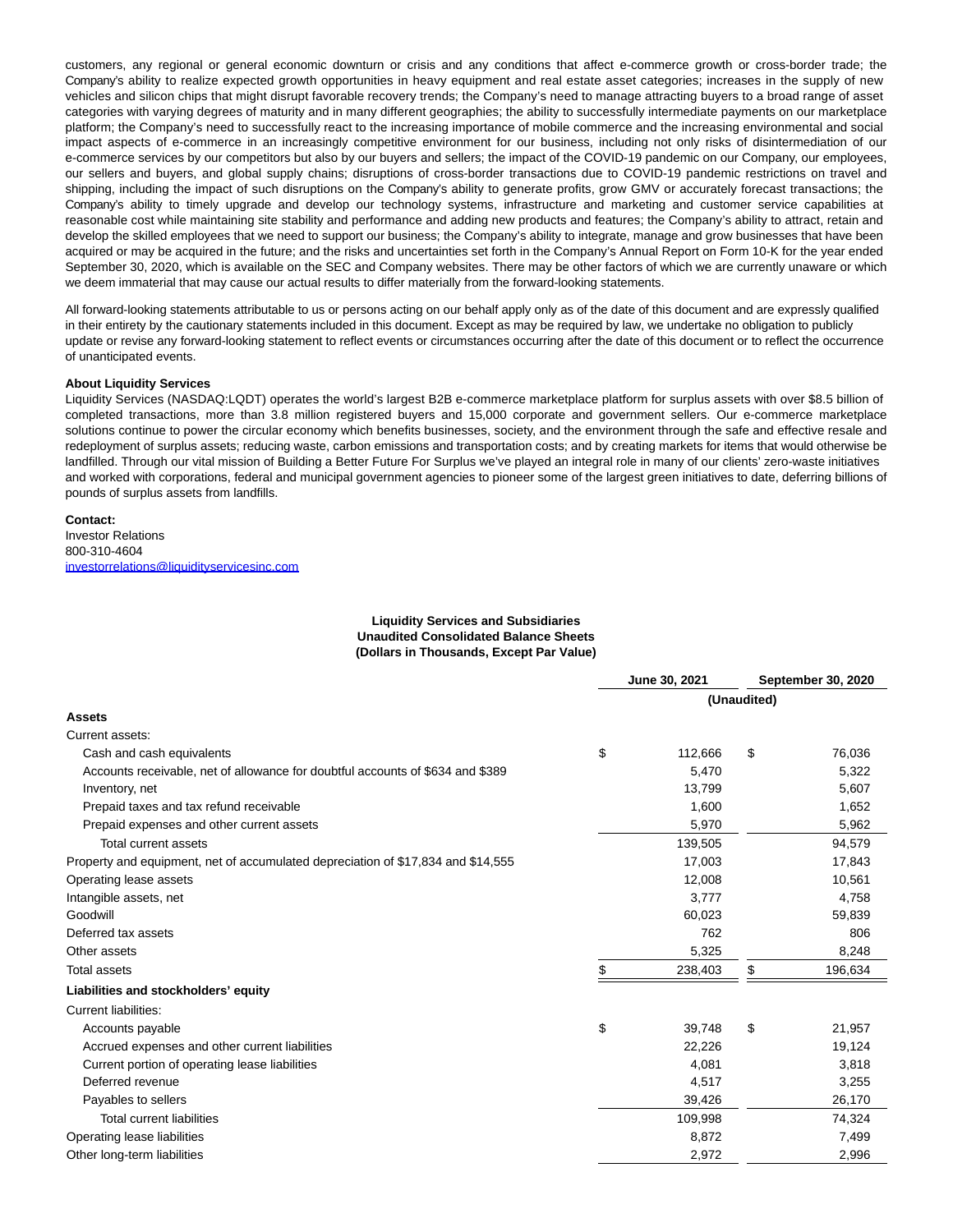| <b>Total liabilities</b>                                                                                                                                                            | 121.842    |    | 84.819    |
|-------------------------------------------------------------------------------------------------------------------------------------------------------------------------------------|------------|----|-----------|
| Commitments and contingencies (Note 12)                                                                                                                                             |            |    |           |
| Stockholders' equity:                                                                                                                                                               |            |    |           |
| Common stock, \$0.001 par value; 120,000,000 shares authorized; 35,417,715 shares issued<br>and outstanding at June 30, 2021; 34,082,406 shares issued and outstanding at September |            |    |           |
| 30.2020                                                                                                                                                                             | 35         |    | 34        |
| Additional paid-in capital                                                                                                                                                          | 251.048    |    | 247.892   |
| Treasury stock, at cost; 1,587,199 shares at June 30, 2021 and 547,508 shares at September                                                                                          |            |    |           |
| 30.2020                                                                                                                                                                             | (21, 628)  |    | (3,983)   |
| Accumulated other comprehensive loss                                                                                                                                                | (8,740)    |    | (9,782)   |
| Accumulated deficit                                                                                                                                                                 | (104, 154) |    | (122,346) |
| Total stockholders' equity                                                                                                                                                          | 116.561    | \$ | 111,815   |
| Total liabilities and stockholders' equity                                                                                                                                          | 238.403    | S  | 196,634   |

#### **Liquidity Services and Subsidiaries Unaudited Consolidated Statements of Operations (Dollars in Thousands, Except Per Share Data)**

|                                                             | Three Months Ended June 30, |    |             |     | Nine Months Ended June 30, |    |            |  |
|-------------------------------------------------------------|-----------------------------|----|-------------|-----|----------------------------|----|------------|--|
|                                                             | 2021                        |    | 2020        |     | 2021                       |    | 2020       |  |
|                                                             |                             |    | (Unaudited) |     |                            |    |            |  |
| Revenue                                                     | \$<br>37,862                | \$ | 30,442      | \$  | 104,902                    | \$ | 95,994     |  |
| Fee revenue                                                 | 31,804                      |    | 17,280      |     | 82,302                     |    | 54,056     |  |
| Total revenue                                               | 69,666                      |    | 47,722      |     | 187,204                    |    | 150,050    |  |
| Costs and expenses from operations:                         |                             |    |             |     |                            |    |            |  |
| Cost of goods sold (excludes depreciation and amortization) | 28,543                      |    | 22,494      |     | 77,501                     |    | 73,289     |  |
| Technology and operations                                   | 12,307                      |    | 9,515       |     | 34,952                     |    | 32,342     |  |
| Sales and marketing                                         | 9,661                       |    | 7,412       |     | 27,679                     |    | 27,126     |  |
| General and administrative                                  | 7,676                       |    | 6,217       |     | 21,578                     |    | 21,321     |  |
| Depreciation and amortization                               | 1,705                       |    | 1,567       |     | 5,246                      |    | 4.716      |  |
| Other operating expenses                                    | 1,180                       |    | 319         |     | 1,390                      |    | 500        |  |
| Total costs and expenses                                    | 61,072                      |    | 47,524      |     | 168,346                    |    | 159,294    |  |
| Income (loss) from operations                               | 8,594                       |    | 198         |     | 18,858                     |    | (9, 244)   |  |
| Interest and other income, net                              | (254)                       |    | (224)       |     | (468)                      |    | (733)      |  |
| Income (loss) before provision for income taxes             | 8,848                       |    | 422         |     | 19,326                     |    | (8, 511)   |  |
| Provision for income taxes                                  | 429                         |    | 209         |     | 1,133                      |    | 710        |  |
| Net income (loss)                                           | 8,419                       | \$ | 213         | \$  | 18,193                     | \$ | (9,221)    |  |
| Basic income (loss) per common share                        | 0.25                        |    | 0.01        |     | 0.55                       | \$ | (0.27)     |  |
| Diluted income (loss) per common share                      | 0.24                        |    | 0.01        | \$. | 0.52                       |    | (0.27)     |  |
| Basic weighted average shares outstanding                   | 33,371,906                  |    | 33,695,936  |     | 33,345,580                 |    | 33,621,740 |  |
| Diluted weighted average shares outstanding                 | 35,437,761                  |    | 33,815,332  |     | 35,006,898                 |    | 33,621,740 |  |
|                                                             |                             |    |             |     |                            |    |            |  |

## **Liquidity Services and Subsidiaries Unaudited Consolidated Statements of Cash Flows (Dollars in Thousands)**

|                                                                             | Nine Months Ended June 30, |             |         |
|-----------------------------------------------------------------------------|----------------------------|-------------|---------|
|                                                                             | 2021                       |             | 2020    |
|                                                                             |                            | (Unaudited) |         |
| <b>Operating activities</b>                                                 |                            |             |         |
| Net income (loss)                                                           | \$<br>18,193               | \$          | (9,221) |
| Adjustments to reconcile net loss to net cash used in operating activities: |                            |             |         |
| Depreciation and amortization                                               | 5,246                      |             | 4,716   |
| Stock compensation expense                                                  | 5,793                      |             | 3,785   |
| Provision for doubtful accounts                                             | 269                        |             | 131     |
| Deferred tax provision                                                      | 96                         |             | 228     |
| Loss (gain) on disposal of property and equipment                           | 87                         |             | (29)    |
| Change in fair value of earnout liability                                   |                            |             | 200     |
| Impairment of long-lived and other assets                                   | 1,338                      |             |         |
| Changes in operating assets and liabilities:                                |                            |             |         |
| Accounts receivable                                                         | (420)                      |             | 1,415   |
| Inventory                                                                   | (8, 192)                   |             | (1,572) |
| Prepaid and deferred taxes                                                  | 57                         |             | (551)   |